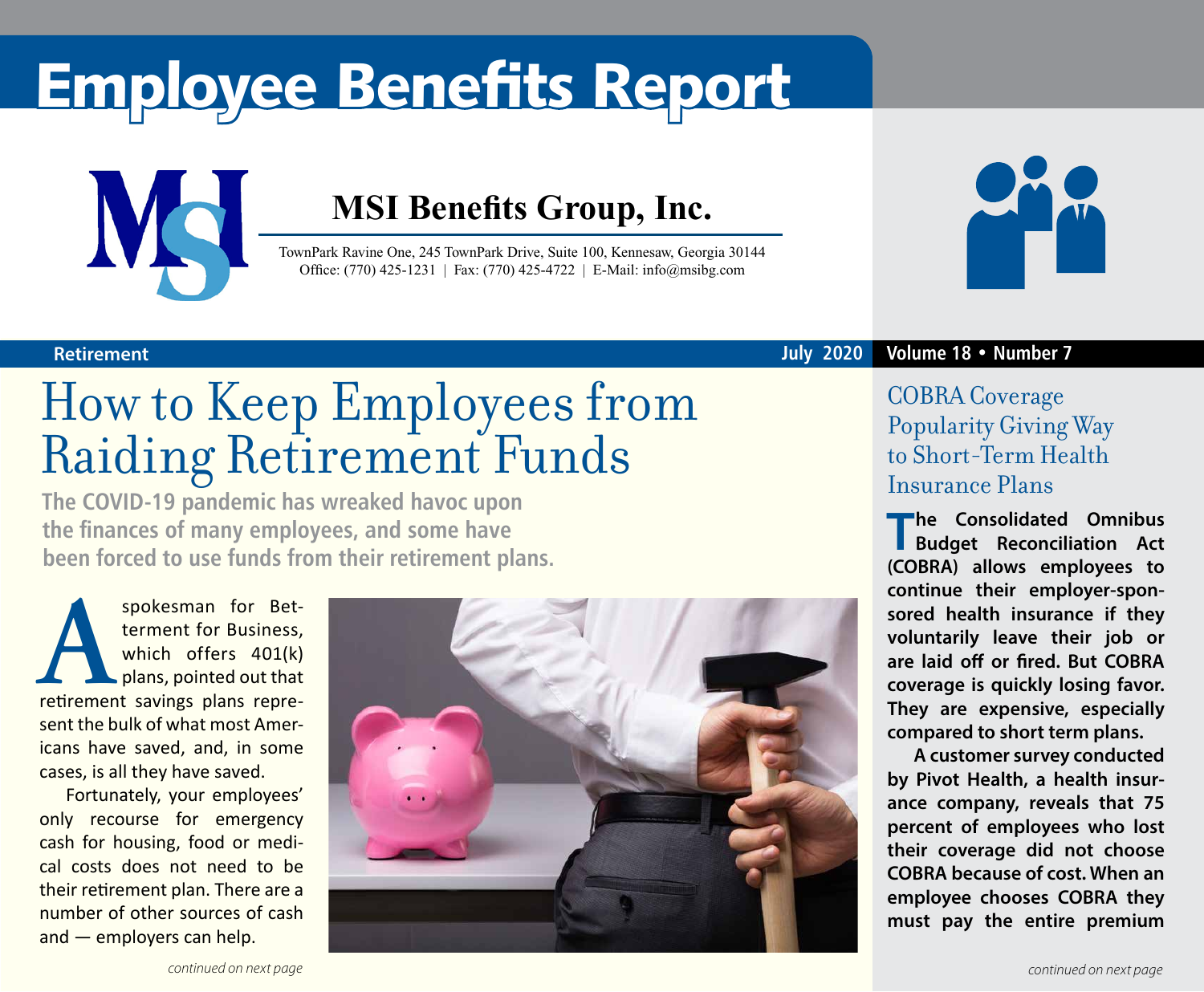### **Why Retirement Funds are Not the Answer**

First, it's important to point out the pitfalls of using retirement funds before retirement.

- **\#\** Penalties: Anyone who withdraws money before age 59 ½ will have to pay a 10 percent penalty on money withdrawn. Exceptions to that rule are if the individual is totally and permanently disabled, has significant medical expenses; uses the money for higher education; or uses the money to pay for health insurance when unemployed. Also, see the section "If All Else Fails" at the end of this article.
- **K** Income tax: Withdrawals will be treated as taxable income, and if your employee withdraws a significant amount at once, the additional income could push them into a higher tax bracket. They could end up paying a tax rate of 25 percent or more and lose the benefit of some credits and deductions.
- **\*\*** Compound interest: Interest can really help build an employee's retirement fund. For example, if a forty-year-old employee places just \$10,000 into an account that earns 6 percent interest, when they retire in 25 years, they will have \$42,919 at age 65. If they wait only ten years, however, until age 50, their \$10,000 investment will be worth only \$23,966. Taking money out of retirement funds is like starting over.
- **\* Legal protections:** Employees facing financial difficulties with creditors should

know that creditors can't touch retirement accounts. That's why a financial crisis is not usually a good time to drain retirement accounts.

**\*\*** A better retirement: Too many people are not saving enough for retirement. The Consumer Federation of America and the American Savings Education Council found that only 49 percent of non-retired respondents think they are saving enough for retirement. Withdrawing funds for emergencies leaves less for retirement.

#### **What Employers Can Do**

Taking these actions could make financial life easier for employees:

- **\# Employer-sponsored loans:** Work with your financial institution to make loans available as low-cost alternatives to credit cards. Many financial institutions are offering loans with three-month deferments so people can wait until the pandemic crisis ends to pay them back.
- **Employee hardship fund:** If you have an employee hardship fund, can the application process and funding timeline be shortened to allow employees to receive the funds more quickly?
- **Health Savings Account (HSA) contribution:** If you are financially sound, you might want to make a one-time contribution to your employees' HSA or retirement accounts.
- **K** Changes in salary deferral elections:

**(both the employer's and the employee's cost) plus a two percent administration fee.** 

**Thus, only 25 percent of those surveyed elected COBRA coverage. However, the survey also found that 46 percent of those surveyed selected a short-term plan.** 

**A short-term plan is low-cost and lowcoverage. It generally covers the services and treatments related to unexpected illness and injury, such as outpatient visits to the doctor, emergency room visits, hospital stays, surgeries, and related x-rays and laboratory services.**

**It is not the same as a standard health insurance plan and is not considered health insurance under the ACA. Applicants can be denied coverage for pre-existing conditions. These plans usually are available for one to three years, and unlike standard plans, have no time limits.** 

**Also, several states don't allow the sale of short-term plans, including California, Hawaii, Massachusetts, New Jersey and New York. Unless they become self-employed, most people who purchase short term plans expect to be fully covered again when employed by an employer with an ACA approved health insurance plan.**

Employees should be informed that they can elect to reduce or cancel their salary deferral elections to put more money in their paychecks (as taxable compensation) if they have a coronavirus-related need.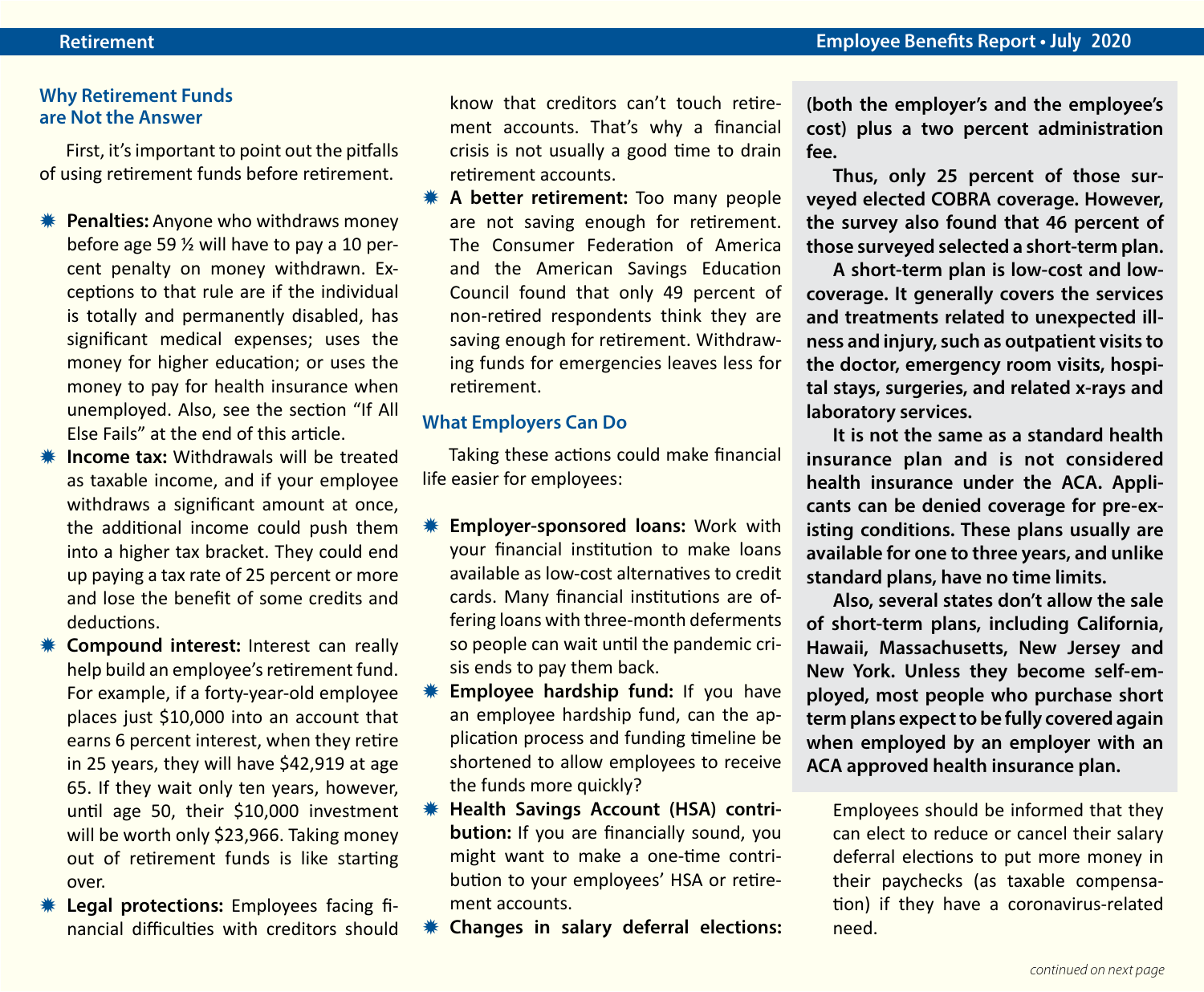#### **If All Else Fails**

If employees must use their retirement savings for emergency purposes, they should know that Congress outlined new rules for retirement fund withdrawals in the CARES Act. Individuals can take penalty-free withdrawals up to the full amount of the 401(k) or \$100,000, whichever is the lower amount, for a coronavirus-related distribution. The distribution is taxable income but may be spread over 3 years to reduce the tax impact. Required Minimum Distributions are also suspended for 2020.

Under the CARES Act, a 'coronavirusrelated distribution' is a distribution to a taxpayer who:

- $\Box$  Is officially diagnosed with the SARS-CoV-2 virus
- $\Box$  Has coronavirus disease (COVID-19)
- $\Box$  Has a spouse or dependent who is diagnosed with such virus or disease
- $\Box$  Who experiences adverse financial consequences, such as being quarantined, furloughed, laid off or having work hours reduced, being unable to work (or telework) due to lack of child care, and the closing of a business or reduction of hours of an individual who owned or operated the business, in each case due to the virus or disease.

Employers may accept an employee's certification that a coronavirus-related distribution is necessary.

### 3 Challenges for Benefit Managers During the Pandemic

**Providing benefit portability, helping employees manage their work/ life balance and maintain financial stability can help employees during this difficult time.**



The Covid-19 pandemic has been one of the most turbulent times for employers and their employment benefit programs. A huge portion of the work force has been let go or had to adapt to of the most turbulent times for employers and their employment benefit programs. A huge portion of the working from home; at the same time many people have found jobs in sectors where demand for employees has been stimulated by the crisis.

Employee benefit managers face at least three specific challenges. The first one is probably the easiest to manage, though the fact that it may apply to so many people at one time may be the greater challenge:

**Providing benefit portability and a smooth plan conversion process.** Make sure employees know their portability rights. CO-BRA allows most employees to continue health coverage for a period of time after losing a job. Portability is also an important factor with IRAs. Retirement account owners can instruct their former employer to transfer their ac-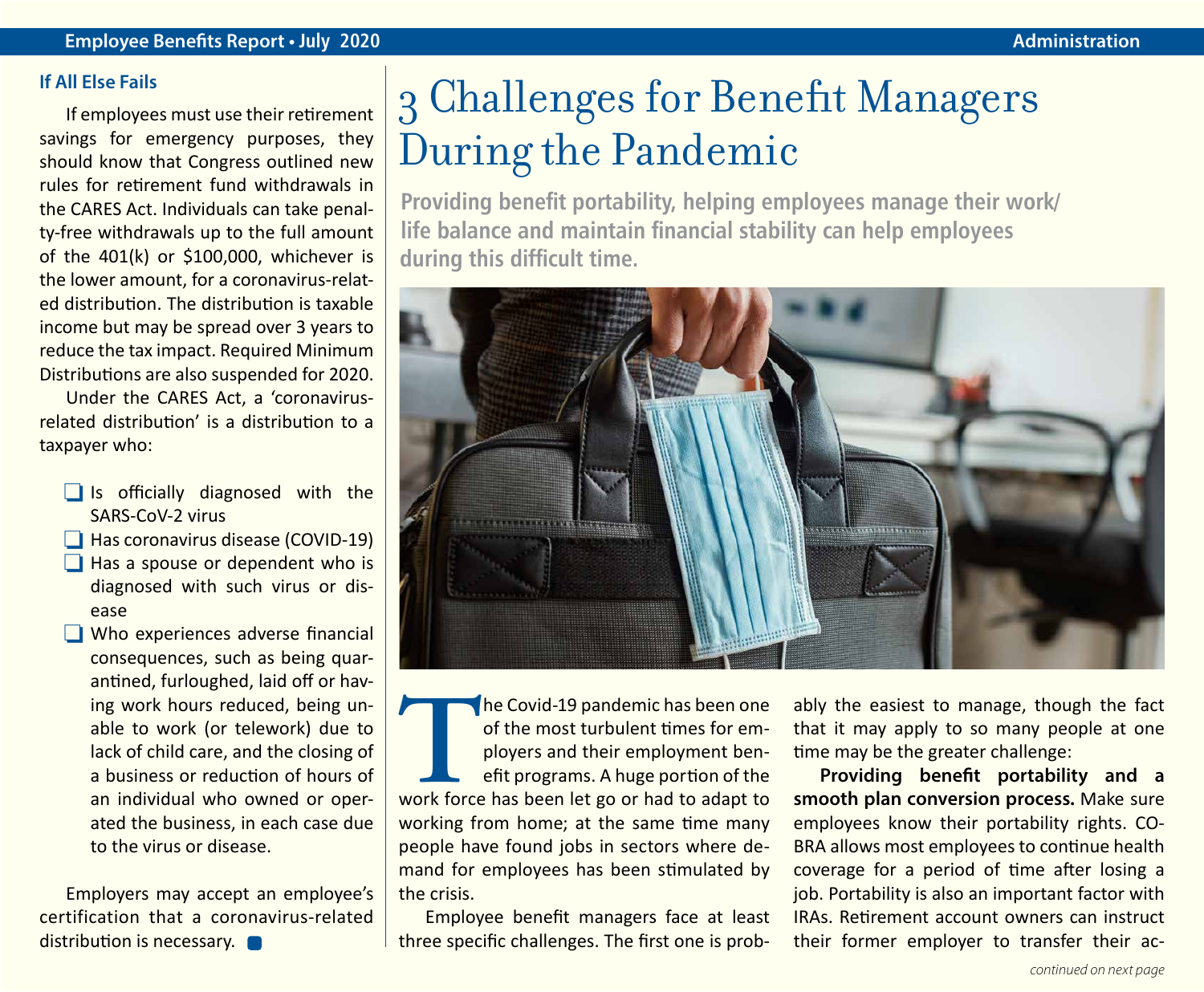### **Employee Benefits Report • July 2020 Mental Health**

count balance to their new employer's administrator. They can also elect to get the funds themselves, whereupon they have 60 days to reinvest the funds in another tax deferred account or pay the taxes on the amount received.

**Helping employees manage their work-life balance.** This is more challenging. For example, how can parents cope with working remotely while the kids are home all day? How can they adapt to getting work done and fulfill their home-schooling responsibilities? This is where Employee Assistance Programs can be a valuable resource, addressing not just health concerns (as we discuss in another article in this edition), but offering counseling, crisissupport, referral services, 24-hour crisis telephone support and more. Many EAPS now provide services via Zoom and other face-to-face technology.

Additional ways to help employees manage stress and relieve anxiety include providing online tools for meditation, yoga and relaxation techniques as well as exercise classes.

**Helping employees maintain financial wellness.** Stress about money can have a significant impact on anyone, but especially in times of greater uncertainty like now. This may be a good time to reach out to employees and invite them to enroll in a financial wellness program, which often exist as a benefits tool but are under-utilized. Regardless of employment status, understanding and practicing the basics of financial well-being can relieve stress. Living in isolation may even help people understand how to cut spending and practice contentment. Some wellness programs include a financial education component, offering online education and personal counseling.

For help navigating any of these challenges, please contact us.

### Mustering Employer Resources to Combat Mental Health Issues

**Unfortunately, as a consequence of the work-from-home, shelterin-place and quarantine initiatives put in place to keep us safe from COVID-19, there has been a rise in emotional distress.**

Kaiser Family Foundation<br>
poll shows that 56 percent of<br>
A mericans reported that wor-<br>
ry or stress has led to at least<br>
one negative mental health effect. These poll shows that 56 percent of Americans reported that worry or stress has led to at least effects include trouble with:

- $*$  Eating
- \* Sleeping
- **\** Drinking more alcohol
- **\** Frequent headaches or stomachaches
- **\*\*** Shorter tempers
- **\* Other health problems**

In addition, the Well Being Trust, a national foundation dedicated to advancing the mental, social and spiritual health of the nation, believes the pandemic could lead to 75,000 additional "deaths of despair" from drug and alcohol misuse and suicide due to unemployment, social isolation and fears about the virus.

Employers who offer health plans and have access to workplace wellness programs may be in a good position to address many of these problems. They already have communication structures in place and usually a team that could coordinate the programs. They can also offer incentives to reinforce healthy behaviors.

Plus, addressing mental health issues in the workplace pays employers dividends by having happier, more productive employees, and reducing health care costs for themselves and their employees.

Here are few things health experts say can exert a positive effect on employees' mental health.

### **Health Plan**

First, employers should reinforce the value of the benefits they already provide. Highlight the company's employer-sponsored health plan by distributing informative material such as pamphlets about specific services, sending emails and holding workshops.

For instance, if your plan has access to telehealth or remote nurse line counseling, remind employees how to register. Explain that telehealth is not just for medical questions, but for mental health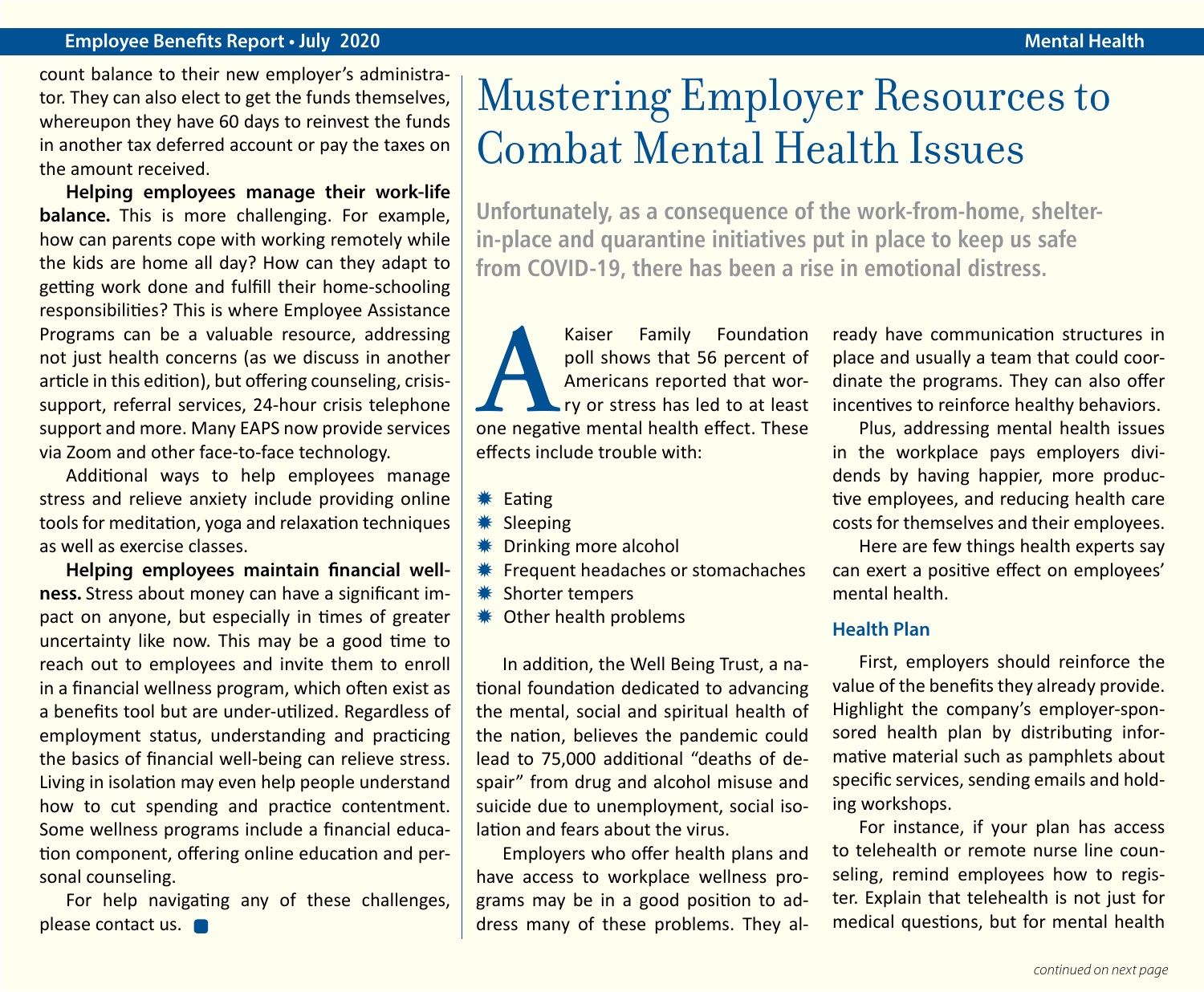counseling, too.

Discuss whether your plan covers the costs for COVID-19 testing and treatment. Also explain coverage for seeking routine care, chronic illness and urgent care.

If you have employees who are not on your plan, share with them information about accessing public COVID-19 testing and treatment or mental health counseling.

Seminars or workshops that address depression and stress management techniques, such as mindfulness, breathing exercises and meditation can help employees reduce anxiety and stress and improve focus and motivation. If you have mental health selfassessment tools, make them available to all employees.

#### **Supervisors**

Supervisors are often the ones employees come to when they do not know how to cope. They can usually tell when employees are stressed anyway. Therefore, provide these people with training to help them recognize the signs and symptoms of stress.

Supervisors should understand what Human Resources can provide so they can direct employees to the proper resources. They also need the authority and flexibility to give employees permission to take mental health breaks, take walks and practice other acts of self-care.

Supervisors should be encouraged to be good listeners and stay alert to the challenges employees are facing.

#### **Employee Assistance Programs**

An Employee Assistance Program (EAP) offers free and confidential assessments, short-term counseling, referrals, and followup services to employees with personal or work-related problems. These problems can include substance abuse, emotional distress, or occupational distress. Assistance is free.

If you don't have an EAP for your employees, please contact us. We will help you work with providers and determine which services best serve your needs.